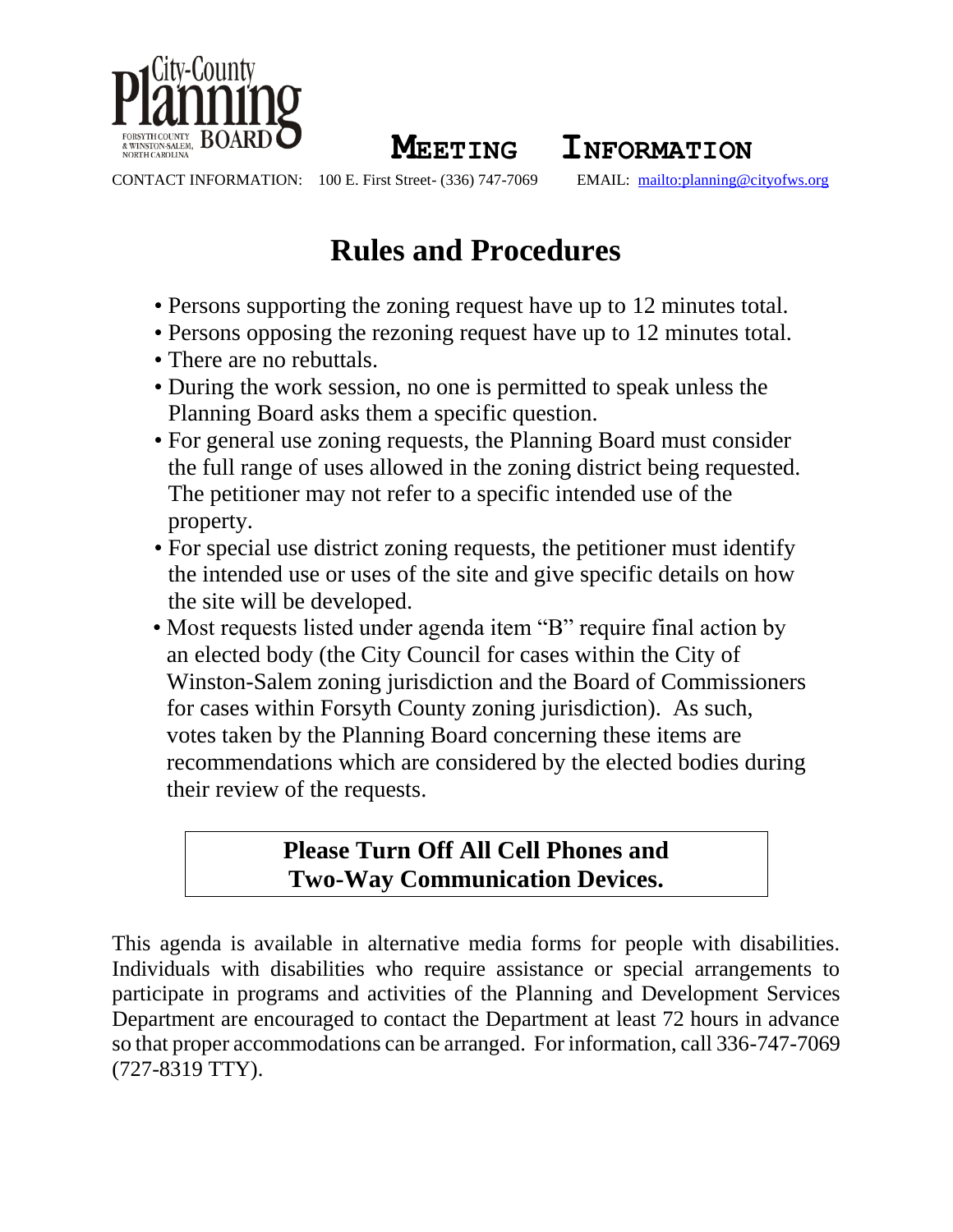# **AGENDA CITY-COUNTY PLANNING BOARD FEBRUARY 11, 2021 4:30 P.M. VIRTUAL**

# **CALL TO ORDER**

# **PLEDGE OF ALLEGIANCE**

#### **A. ACTION ON MINUTES**

- January 14 Public Hearing
- January 28 Work Session

#### **B. PUBLIC HEARING ITEMS**

1. An amendment to the *Unified Development Ordinances* proposed by Planning and Development Services staff modifying Section 4.8.3, pertaining to the Mixed Use-Special Use (MU-S) District; modifying Table 5.1.1: Principal Use Table to add Cottage Court as a use; adding Section 5.2.26.1, pertaining to Cottage Courts; amending Table 6.1.2: Motor Vehicle and Bicycle Parking Space Requirements to add standards for the Cottage Court use; and modifying Table 11.2.2: Definitions to include definitions for Planned Unit Development and Cottage Court (UDO-CC8). Continued from January 14, 2021 meeting.

CONTINUANCE HISTORY: January 14, 2021 to February 11, 2021.

2. Zoning petition of CNKS, LLC from RS30 to RS20-S (Residential Building, Single Family): property is located on the east side of Twin Creek Road, north of Bunker Hill-Sandy Ridge Road (Zoning Docket F-1598).

# **This is automatically continued to March 11, 2021, per the applicant's request and the Planning Board's By-Laws.**

#### **C. PLANNING BOARD REVIEWS**

1. PBR 2020-11; Myrtle Sink, George Sink, and Barbra Lawrence (Fiddlers Landing); south side of Thomasville Road, between Baden Road and Teague Road; 119-lot Planned Residential Development; Winston-Salem; 47.98 acres

#### **This is automatically withdrawn per the applicant's request and the Planning Board's By-Laws.**